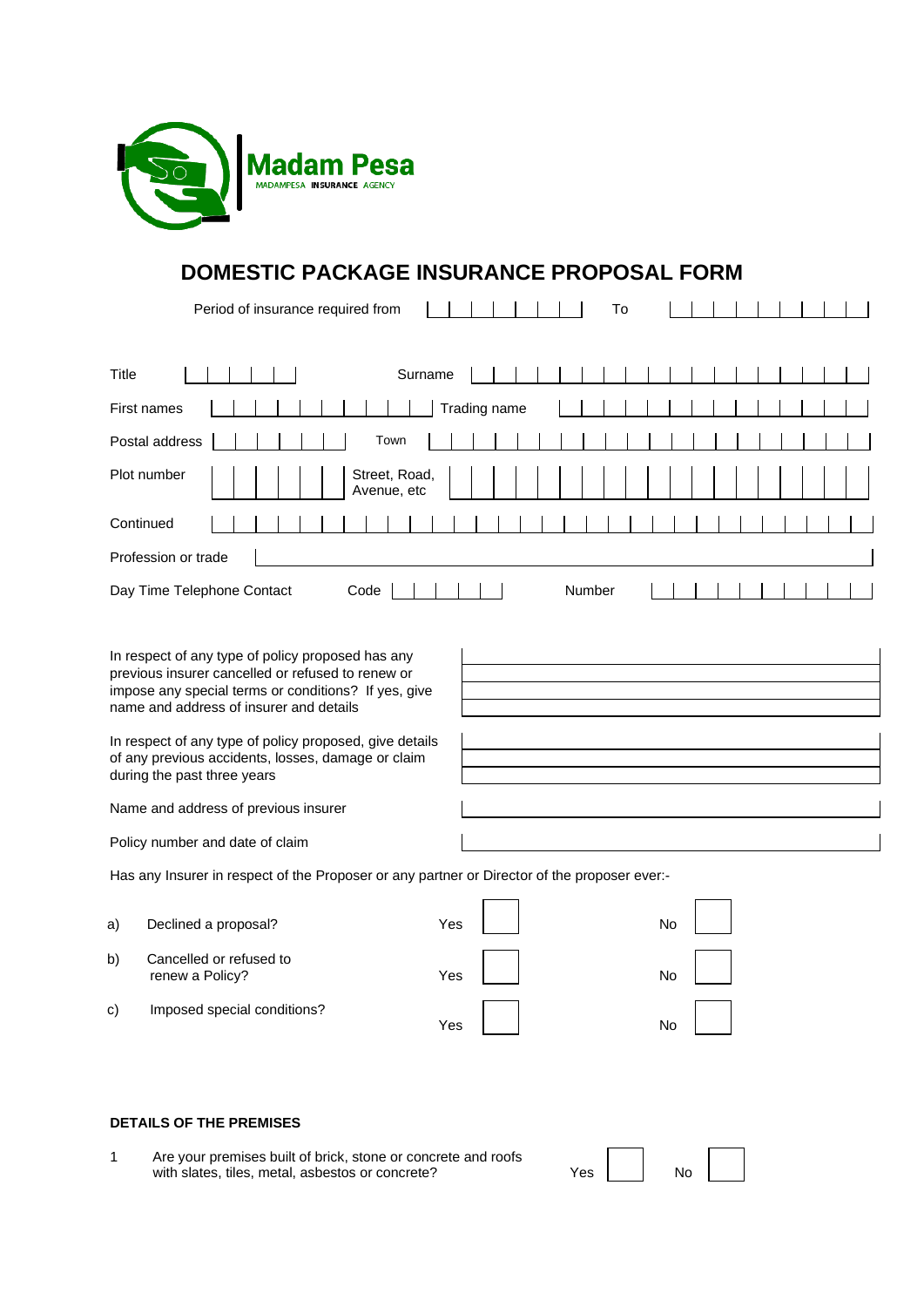| 2 |                                                                                                                                       | Are the premises currently in a good state of repair | Yes                      | No.             |  |  |
|---|---------------------------------------------------------------------------------------------------------------------------------------|------------------------------------------------------|--------------------------|-----------------|--|--|
| 3 | Type of property                                                                                                                      | <b>HOUSE</b><br><b>FLAT</b>                          | SEMI-<br><b>DETACHED</b> | <b>DETACHED</b> |  |  |
|   | <b>SECTION A</b><br><b>DOMESTIC BUILDINGS</b><br>÷                                                                                    |                                                      |                          |                 |  |  |
| 1 | Current reinstatement value of the private dwelling house including<br>Tshs<br>out-buildings, boundary walls, gates and fences        |                                                      |                          |                 |  |  |
| 2 | Water tank, tower, pump and pipes of borehole                                                                                         |                                                      |                          |                 |  |  |
| 3 | Architects' and other fees incurred in the reinstatement of the building<br>(normally 10% of the full value of the buildings)<br>Tshs |                                                      |                          |                 |  |  |
| 4 | Loss of rent due to an insured peril                                                                                                  |                                                      | Tshs                     |                 |  |  |

## **SECTION B : DOMESTIC CONTENTS**

| Sub-                                    | Description of item and serial                                                                                                              | Date and place of | <b>Estimated value</b>                                                                                               |  |  |
|-----------------------------------------|---------------------------------------------------------------------------------------------------------------------------------------------|-------------------|----------------------------------------------------------------------------------------------------------------------|--|--|
| section 1                               | number                                                                                                                                      | purchase          |                                                                                                                      |  |  |
| Item No                                 | The details in respect of photographic, audio and visual equipment for items valued in excess of Tshs 150,000                               |                   |                                                                                                                      |  |  |
|                                         |                                                                                                                                             |                   |                                                                                                                      |  |  |
|                                         |                                                                                                                                             |                   |                                                                                                                      |  |  |
|                                         |                                                                                                                                             |                   |                                                                                                                      |  |  |
|                                         |                                                                                                                                             |                   |                                                                                                                      |  |  |
|                                         |                                                                                                                                             |                   |                                                                                                                      |  |  |
|                                         |                                                                                                                                             |                   |                                                                                                                      |  |  |
| Sub-<br>section 2                       | 150,000                                                                                                                                     |                   | The details in respect of jewellery, furs, precious stones, platinum, gold and silver items valued in excess of Tshs |  |  |
|                                         |                                                                                                                                             |                   |                                                                                                                      |  |  |
|                                         |                                                                                                                                             |                   |                                                                                                                      |  |  |
|                                         |                                                                                                                                             |                   |                                                                                                                      |  |  |
|                                         |                                                                                                                                             |                   |                                                                                                                      |  |  |
|                                         |                                                                                                                                             |                   |                                                                                                                      |  |  |
|                                         |                                                                                                                                             |                   |                                                                                                                      |  |  |
| Sub-<br>section 3                       | The details in respect of works of art i.e. paintings, carvings, curios, ornaments, etc, valued in excess of Tshs<br>150,000                |                   |                                                                                                                      |  |  |
|                                         |                                                                                                                                             |                   |                                                                                                                      |  |  |
|                                         |                                                                                                                                             |                   |                                                                                                                      |  |  |
|                                         |                                                                                                                                             |                   |                                                                                                                      |  |  |
|                                         |                                                                                                                                             |                   |                                                                                                                      |  |  |
|                                         |                                                                                                                                             |                   |                                                                                                                      |  |  |
| Sub-<br>section 4                       | The details in respect of carpets, fridges, deep freezers, cookers, lounge, dining room and bedroom suites etc in<br>excess of Tshs 150,000 |                   |                                                                                                                      |  |  |
|                                         |                                                                                                                                             |                   |                                                                                                                      |  |  |
|                                         |                                                                                                                                             |                   |                                                                                                                      |  |  |
|                                         |                                                                                                                                             |                   |                                                                                                                      |  |  |
|                                         |                                                                                                                                             |                   |                                                                                                                      |  |  |
|                                         |                                                                                                                                             |                   |                                                                                                                      |  |  |
|                                         |                                                                                                                                             |                   |                                                                                                                      |  |  |
|                                         |                                                                                                                                             |                   |                                                                                                                      |  |  |
|                                         |                                                                                                                                             |                   |                                                                                                                      |  |  |
| TOTAL SUM INSURED FOR SUB-SECTION 1 - 4 |                                                                                                                                             |                   |                                                                                                                      |  |  |

Total value of other contents for the dwelling not included in Subsections above (personal effects, clothing, linen, crockery, cutlery, kitchen utensils, furniture, carpet etc.)